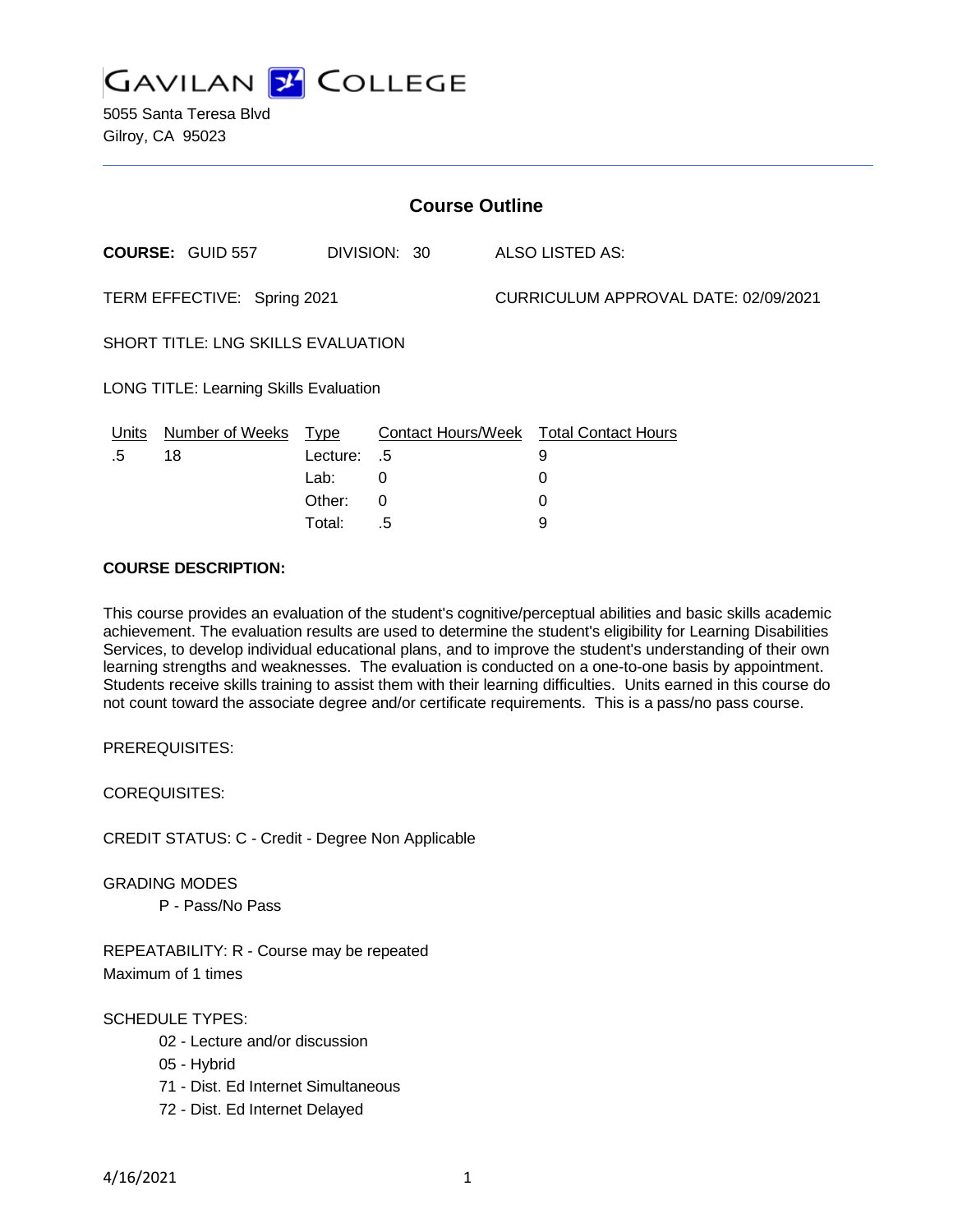## **STUDENT LEARNING OUTCOMES:**

By the end of this course, a student should: 1. explain his/her individual academic strengths and weaknesses. Measure of assessment: written report; oral report Year assessed, or planned year of assessment: 2017

2. interpret his/her individual cognitive and perceptual strengths and weaknesses. Measure of assessment: written report; oral report

Year assessed, or planned year of assessment: 2017

3. identify appropriate study strategies based on his/her individual learning profile.

Measure of assessment: written report; oral report

Year assessed, or planned year of assessment: 2017

4. evaluate Gavilan courses and AEC courses, services and accommodations that are appropriate for his/her individual profile.

Measure of assessment: written report; oral report

Year assessed, or planned year of assessment: 2017

# **CONTENT, STUDENT PERFORMANCE OBJECTIVES, OUT-OF-CLASS ASSIGNMENTS**

Curriculum Approval Date: 02/09/2021

## **DE MODIFICATION ONLY**

1 Hour

Content: The Intake Interview which includes information about the students' health, family, work experience, education, and current

educational difficulties is completed. SPO: Students will complete the intake interview with the L.D. Specialist and identify their need for the assessment.

1 Hour

Content: Academic assessment of

the students' reading skills is administered. SPO: Students will complete the required reading achievement assessment as determined by the L.D. Specialist: word identification, reading comprehension,

and reading fluency.

1 Hour

Content: Academic assessment of the students' math skills is administered. SPO: Students will complete the required math achievement tests as determined by the L.D.

Specialist: math calculation, application, and fluency.

1 Hour

Content: Academic assessment of the students' written language skills is administered. SPO: Students will complete the required

language arts achievement tests as determined by the L.D. Specialist: spelling, editing, and writing fluency. 1 Hour

Content: Assessments of the students' cognitive and perceptual abilities are

administered. SPO: Students will complete the required cognitive assessment as determined by the L.D. Specialist: visual detail perception, vocabulary, visual-motor speed and memory, and verbal reasoning. .

1 Hour

Content: The assessment of the students' cognitive and perceptual abilities is continued. SPO: Students will complete the required cognitive assessment as determined by the

L.D. Specialist: abstract visual reasoning, auditory attention and memory, and general information. .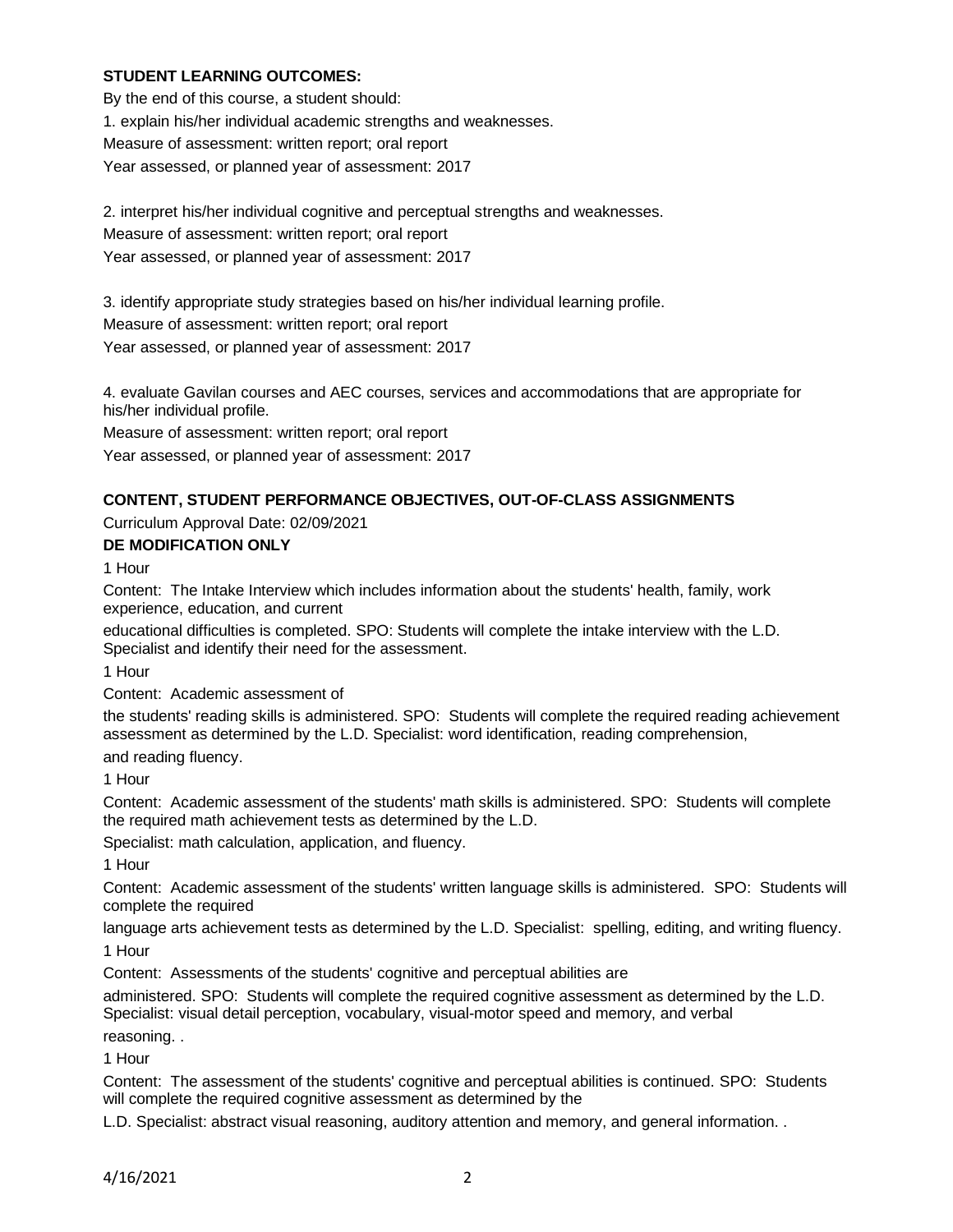# 1 Hour

Content: The final assessments of the students' cognitive and perceptual abilities are

administered. SPO: Students will complete the required cognitive assessment as determined by the L.D. Specialist: visual analysis and sequencing, verbal expression and social judgment, mental

manipulation of auditory information and visual-motor speed and accuracy. Students will review the written summary of results with the L.D. Specialist.

1 Hour

Content: The results of the

assessment, eligibility determination, and recommendations for courses, study strategies, and accommodations are explained to the students. SPO: Students sign off on the assessment and eligibility

determination, stating that they understand the results. Assignment: Students complete Individual Learning Profile Reports which include summaries of their academic and cognitive/perceptual strengths

and weaknesses and appropriate study strategies, classes and accommodations.

1 Hour

Content: The Learning Disabilities Specialist and the students review, discuss, and modify, if necessary, the students' Individual Learning Profiles. SPO: The students and the Learning Disabilities specialist create an educational plan, including appropriate coursework and accommodations. Students will

# **METHODS OF INSTRUCTION:**

A battery of academic and cognitive/perceptual tests mandated by the Chancellor's office is administered individually to the student. Title V regulations are used to determine Learning Disability Service Eligibility. The results of the assessment, eligibility determination, and appropriate study strategies are explained to the student during a final appointment. Based on final assessment outcomes the student will receive learning skills training.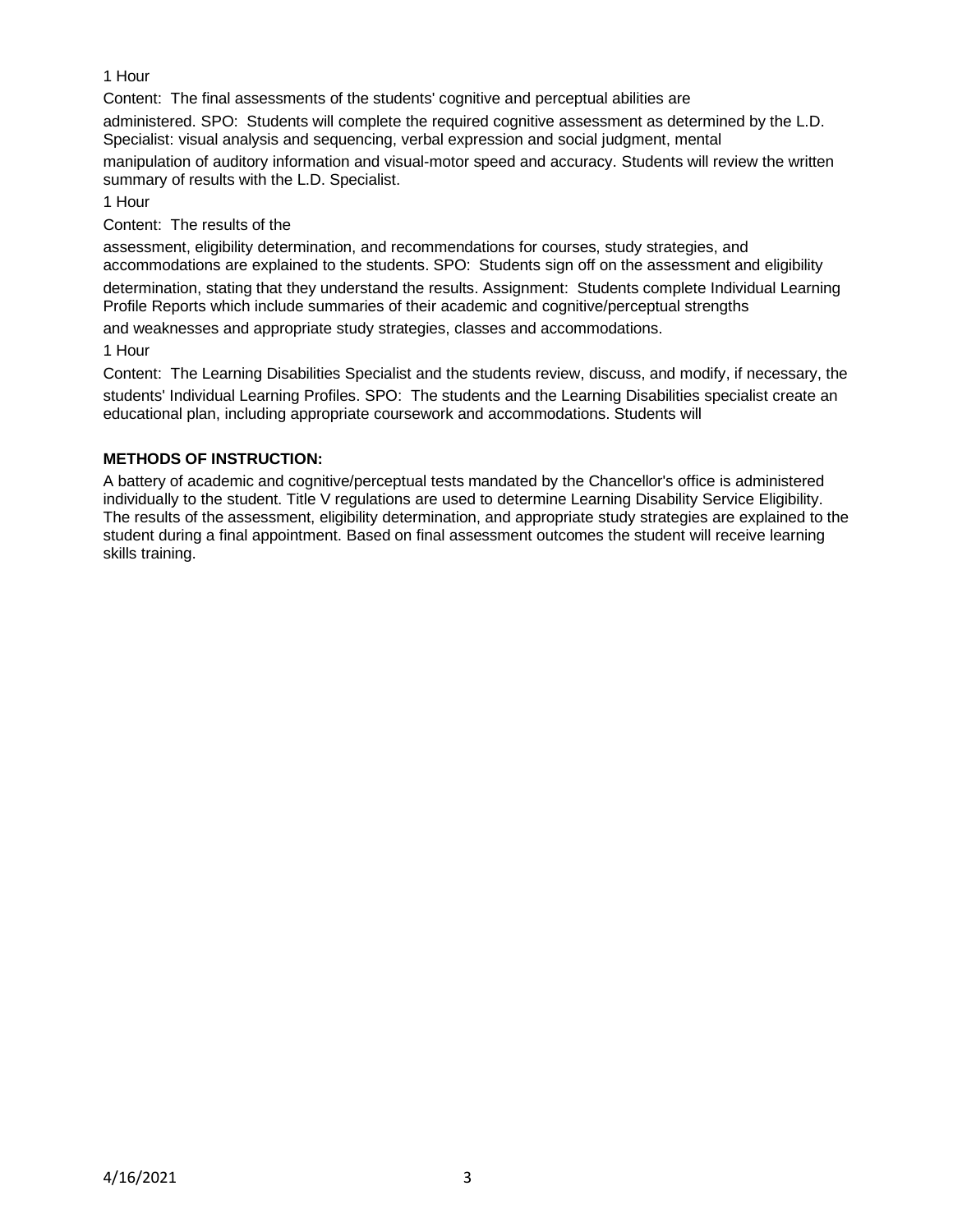## **OUT OF CLASS ASSIGNMENTS:**

## 2-3 Hours

Student to gather information about their health, family, work experience, education, and current educational difficulties is completed. This assignment would include but limited to Past Educational records and evaluations (IEP and Triennial reports), Medical histories and any other needed information.

## 2-3 Hours

The student would create a username and password in order to log onto PLATO website. The student would learn and practice how to navigate the website, completing pretests and reviewing assignments.

## 2-3 Hours

The student would log onto PLATO website and use the test preparation modular assignment to practice/ review word identification, reading comprehension, and reading fluency.

## 2-3 Hours

The student would log onto PLATO website and use the test preparation modular assignment to practice/ review math calculation, application, and fluency.

### 2-3 Hours

The student would log onto PLATO website and use the test preparation modular assignment to practice/ review spelling, editing, and writing fluency.

## 2-3 Hours

The student would create a username and password in order to log onto Kurzweil 3000 program. The student would learn and practice how to navigate the program, completing some practice reading selections and reviewing assignments.

### 2-3 Hours

The student would log onto Kurzweil 3000 reading assistance program to review printed information that discusses and describes the various aspects of the Cognitive evaluation: such as visual detail perception, vocabulary, visual-motor speed and memory, and verbal reasoning.

## 2-3 Hours

The student would log onto Kurzweil 3000 reading assistance program to review printed information that discusses and describes the various aspects of the Cognitive evaluation: such as abstract visual reasoning, auditory attention and memory, and general information.

### 2-3 Hours

The student would log onto Kurzweil 3000 reading assistance program to review printed information that discusses and describes the various aspects of the Cognitive evaluation; such as visual analysis and sequencing, verbal expression and social judgment, mental manipulation of auditory information and visualmotor speed and accuracy.

### 2-3 Hours

Students complete Individual Learning Profile Reports which include summaries of their academic and cognitive/perceptual strengths and weaknesses and appropriate study strategies, classes and accommodations.

### 2-3 Hours

The students and the AEC counselor will create an educational plan, including appropriate coursework and accommodations. Students will develop a strategy employing accommodations and appropriate strategies to successfully achieve their academic and career goals.

## **METHODS OF EVALUATION:**

Writing assignments Percent of total grade: 10.00 % 10% - 25% Written homework; Other: YES Skill demonstrations Percent of total grade: 75.00 % 75% - 90% Class performance; Other: Completion of Learning Disabilities Assessment.